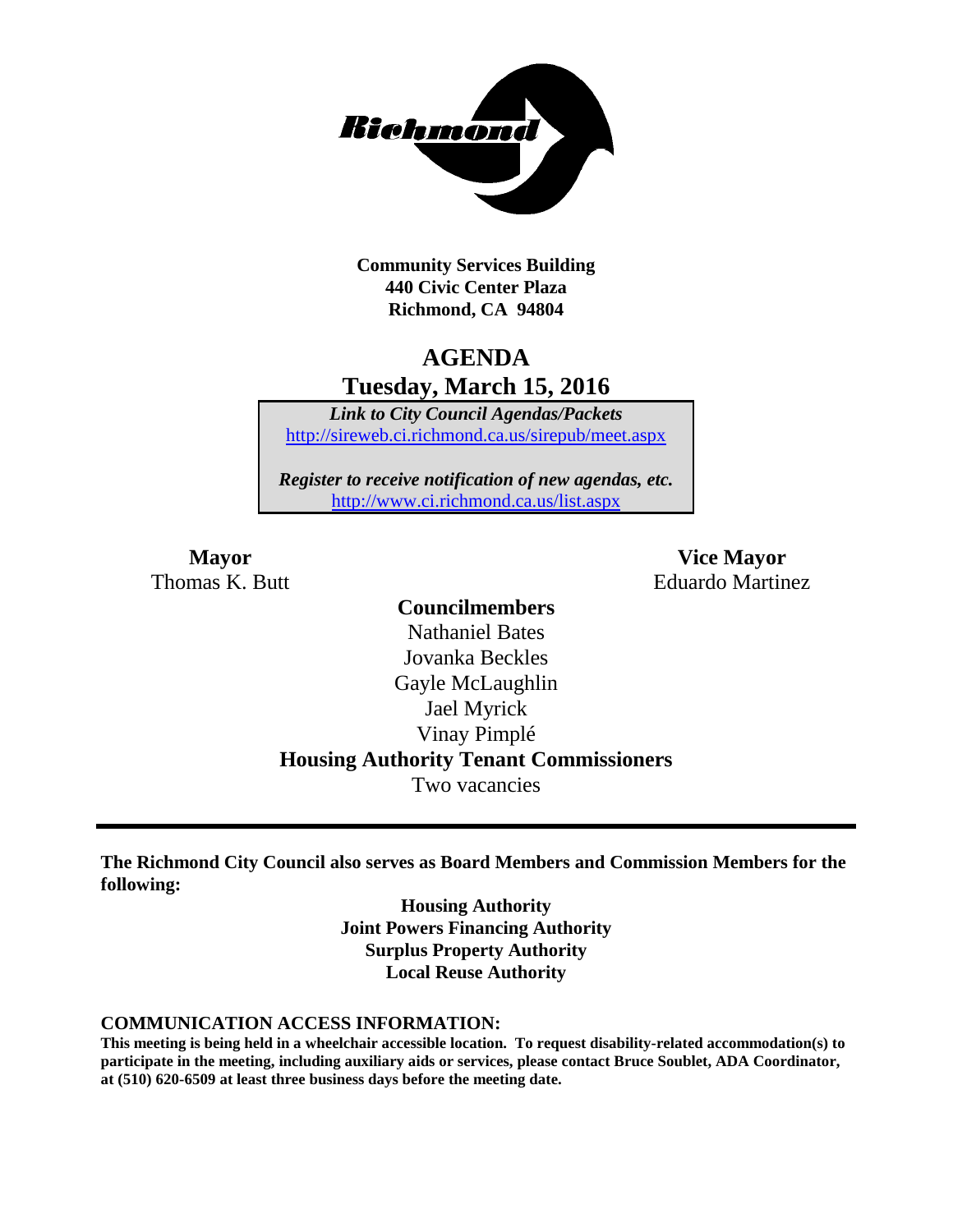# **MEETING PROCEDURES**

The City of Richmond encourages community participation at its City Council meetings and has established procedures that are intended to accommodate public input in a timely and time-sensitive way. As a courtesy to all members of the public who wish to participate in City Council meetings, please observe the following procedures:

**PUBLIC COMMENT ON AGENDA ITEMS:** Anyone who desires to address the City Council on items appearing on the agenda must complete and file a pink speaker's card with the City Clerk **prior** to the City Council's consideration of the item. Once the City Clerk has announced the item, no person shall be permitted to speak on the item other than those persons who have submitted their names to the City Clerk. Your name will be called when the item is announced for discussion. **Each speaker will be allowed TWO (2) MINUTES to address the City Council on NON-PUBLIC HEARING items listed on the agenda.**

**OPEN FORUM FOR PUBLIC COMMENT:** Individuals who would like to address the City Council on matters not listed on the agenda or on items remaining on the consent calendar may do so under Open Forum. All speakers must complete and file a pink speaker's card with the City Clerk **prior** to the commencement of Open Forum. The amount of time allotted to individual speakers shall be determined based on the number of persons requesting to speak during this item. **The time allocation for each speaker will be as follows:** 15 or fewer speakers, a maximum of 2 minutes; 16 to 24 speakers, a maximum of 1 and one-half minutes; and 25 or more speakers, a maximum of 1 minute.

#### **SPEAKERS ARE REQUESTED TO OCCUPY THE RESERVED SEATS IN THE FRONT ROW BEHIND THE SPEAKER'S PODIUM AS THEIR NAME IS ANNOUNCED BY THE CITY CLERK.**

**CONSENT CALENDAR:** Consent Calendar items are considered routine and will be enacted, approved or adopted by one motion unless a request for removal for discussion or explanation is received from the audience or the City Council. A member of the audience requesting to remove an item from the Consent Calendar must first complete a speaker's card and discuss the item with a City staff person who has knowledge of the subject material, prior to filing the card with the City Clerk and **prior** to the City Council's consideration of Agenda Review. An item removed from the Consent Calendar may be placed anywhere on the agenda following the City Council's agenda review.

**CONDUCT AT MEETINGS:** Richmond City Council meetings are limited public forums during which the City strives to provide an open, safe atmosphere and promote robust public debate. Members of the public, however, must comply with state law, as well as the City's laws and procedures and may not actually disrupt the orderly conduct of these meetings. The public, for example, may not shout or use amplifying devices, must submit comment cards and speak during their allotted time, may not create a physical disturbance, may not speak on matters unrelated to issues within the jurisdiction of the City Council or the agenda item at hand, and may not cause immediate threats to public safety.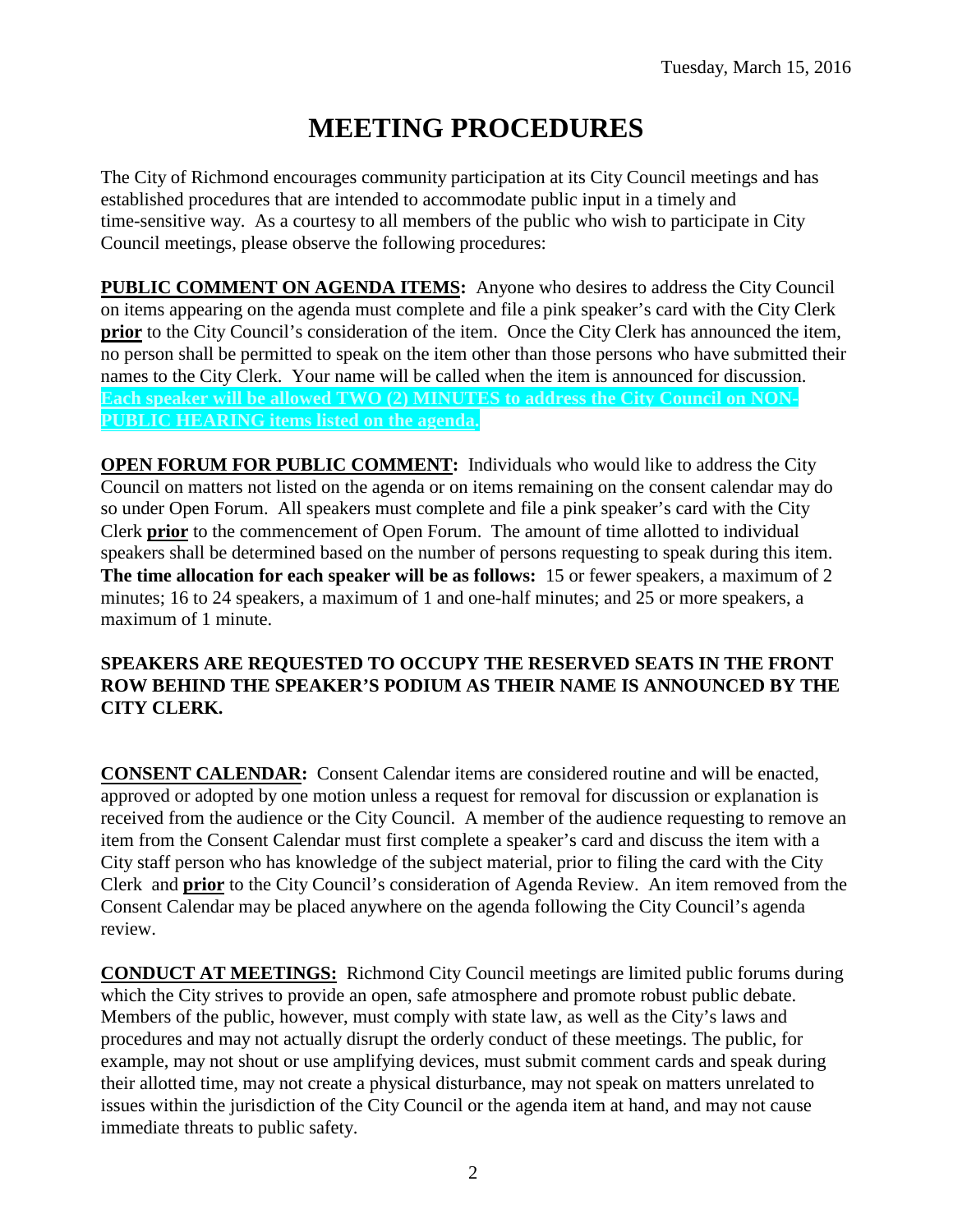**CITY HARASSMENT POLICY:** The City invites public comment and critique about its operations, including comment about the performance of its public officials and employees, at the public meetings of the City Council and boards and commissions. However, discriminatory or harassing comments about or in the presence of City employees, even comments by third parties, may create a hostile work environment, if severe or pervasive. The City prohibits harassment against an applicant, employee, or contractor on the basis of race, religious creed, color, national origin, ancestry, physical disability, medical condition, mental disability, marital status, sex (including pregnancy, childbirth, and related medical conditions), sexual orientation, gender identity, age or veteran status, or any other characteristic protected by federal, state or local law. In order to acknowledge the public's right to comment on City operations at public meetings, which could include comments that violate the City's harassment policy if such comments do not cause an actual disruption under the Council Rules and Procedures, while taking reasonable steps to protect City employees from discrimination and harassment, City Boards and Commissions shall adhere to the following procedures. If any person makes a harassing remark at a public meeting that violates the above City policy prohibiting harassment, the presiding officer of the meeting may, at the conclusion of the speaker's remarks and allotted time: (a) remind the public that the City's Policy Regarding Harassment of its Employees is contained in the written posted agenda; and (b) state that comments in violation of City policy are not condoned by the City and will play no role in City decisions. If any person makes a harassing remark at a public meeting that violates the above City policy, any City employee in the room who is offended by remarks violating the City's policy is excused from attendance at the meeting. No City employee is compelled to remain in attendance where it appears likely that speakers will make further harassing comments. If an employee leaves a City meeting for this reason, the presiding officer may send a designee to notify any offended employee who has left the meeting when those comments are likely concluded so that the employee may return to the meeting. The presiding officer may remind an employee or any council or board or commission member that he or she may leave the meeting if a remark violating the City's harassment policy is made. These procedures supplement the Council Rules and Procedures relating to disruption of orderly conduct at Council meetings.

Any law enforcement officer on duty or whose service is commanded by the presiding officer shall be Sergeant-at-Arms of the Council meetings. He/she, or they, shall carry out all orders and instructions given by the presiding officer for the purpose of maintaining order and decorum at the Council meetings (City Council Rules of Procedure and Order Section III F, RMC Section 2.12.030).

**\*\*\*\*\*\*\*\*\*\*\*\*\*\*\*\*\*\*\*\*\*\*\*\*\*\*\*\*\*\*\*\*\*\*\*\*\*\*\*\*\*\*\*\*\*\*\*\*\*\*\*\*\*\*\*\*\*\***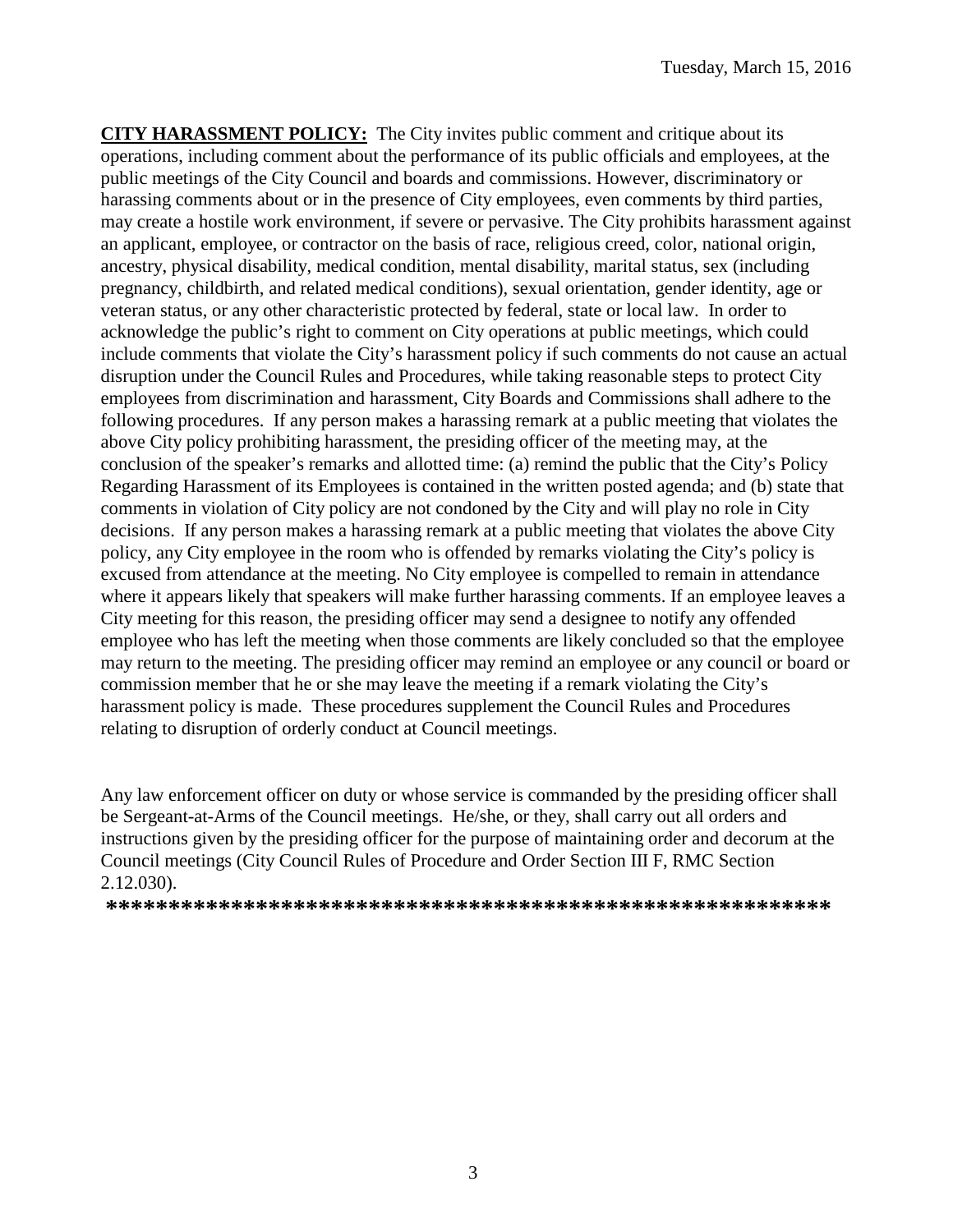# **OPEN SESSION TO HEAR PUBLIC COMMENT ON CLOSED SESSION ITEMS**

5:45 p.m.

- **A. ROLL CALL**
- **B. PUBLIC COMMENT**

#### **C. ADJOURN TO CLOSED SESSION**

### **CLOSED SESSION**

Shimada Room of the Community Services Building

#### **A. CITY COUNCIL**

#### **A-1.** CONFERENCE WITH REAL PROPERTY NEGOTIATOR (Government Code Section 54956.8):

Property: Miraflores Housing Development Agency negotiators: Bill Lindsay, Chad Smalley Negotiating parties: Miraflores Community Devco, LLC Under negotiations: Price and terms of payment

#### **A-2.** PUBLIC EMPLOYEE PERFORMANCE EVALUATION (Government Code Section 54957.6):

Title: City Clerk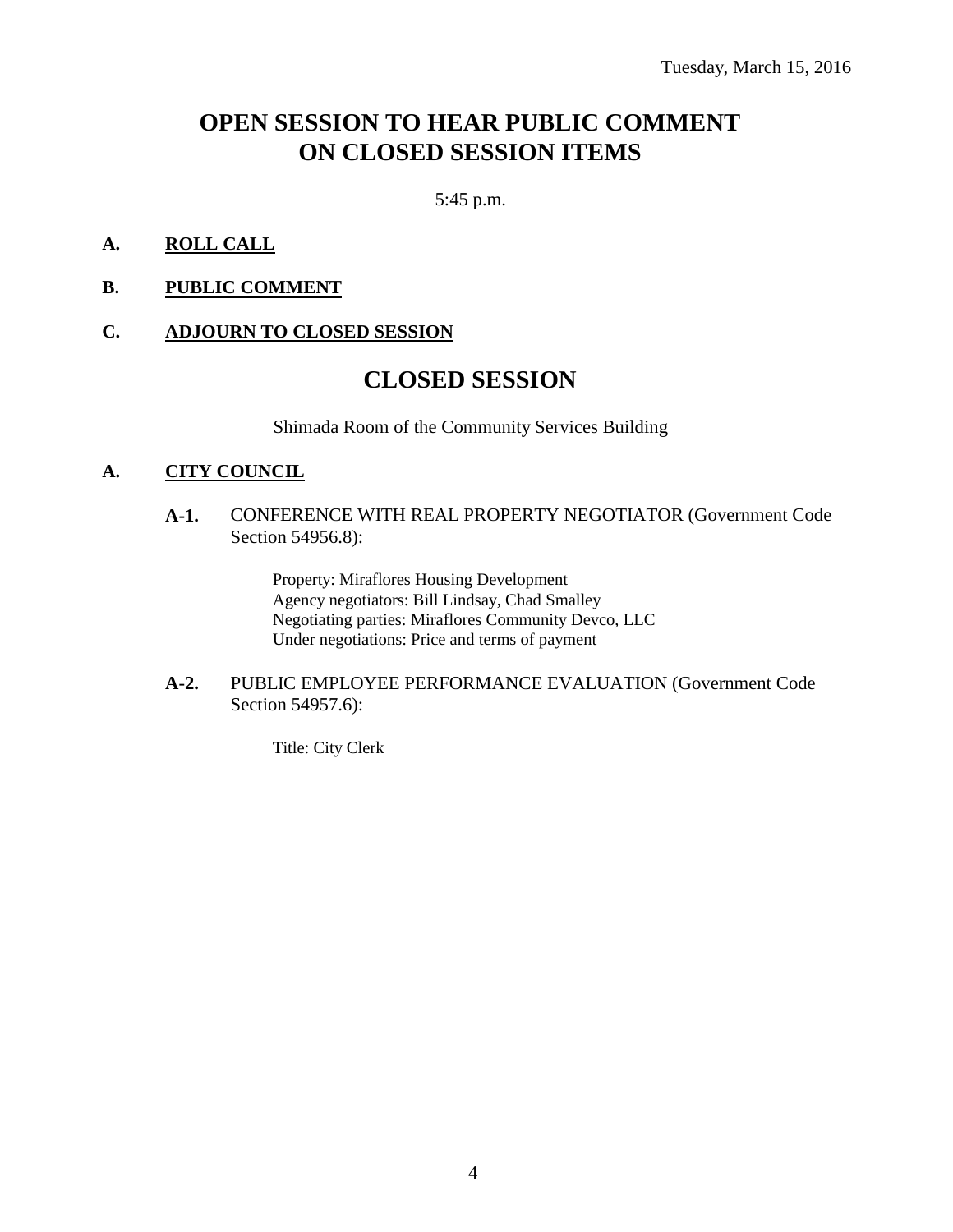# **SPECIAL MEETING OF THE RICHMOND HOUSING AUTHORITY**

6:25 p.m.

- **A. PLEDGE TO THE FLAG**
- **B. ROLL CALL**
- **C. STATEMENT OF CONFLICT OF INTEREST**
- **D. OPEN FORUM FOR PUBLIC COMMENT**
- **E. AGENDA REVIEW**

### **F. HOUSING AUTHORITY CONSENT CALENDAR**

- **F-1.** ADOPT a resolution approving the Housing Authority of the City of Richmond post-issuance tax compliance procedures for tax-exempt bonds - Richmond Housing Authority (Tim Jones 621-1310).
- **F-2.** ADOPT a resolution authorizing the Richmond Housing Authority to revise the Section 8 Housing Choice Voucher Program Housing Payment Standards (HPS) to reflect the new Contra Costa County Fair Market Rents effective 2016 - Housing and Community Development Department (Tim Jones 621-1310).
- **F-3.** APPROVE the minutes of the February 16, 2016, Richmond Housing Authority Meeting - City Clerk's Office (Pamela Christian 620-6513).

#### **G. ADJOURNMENT**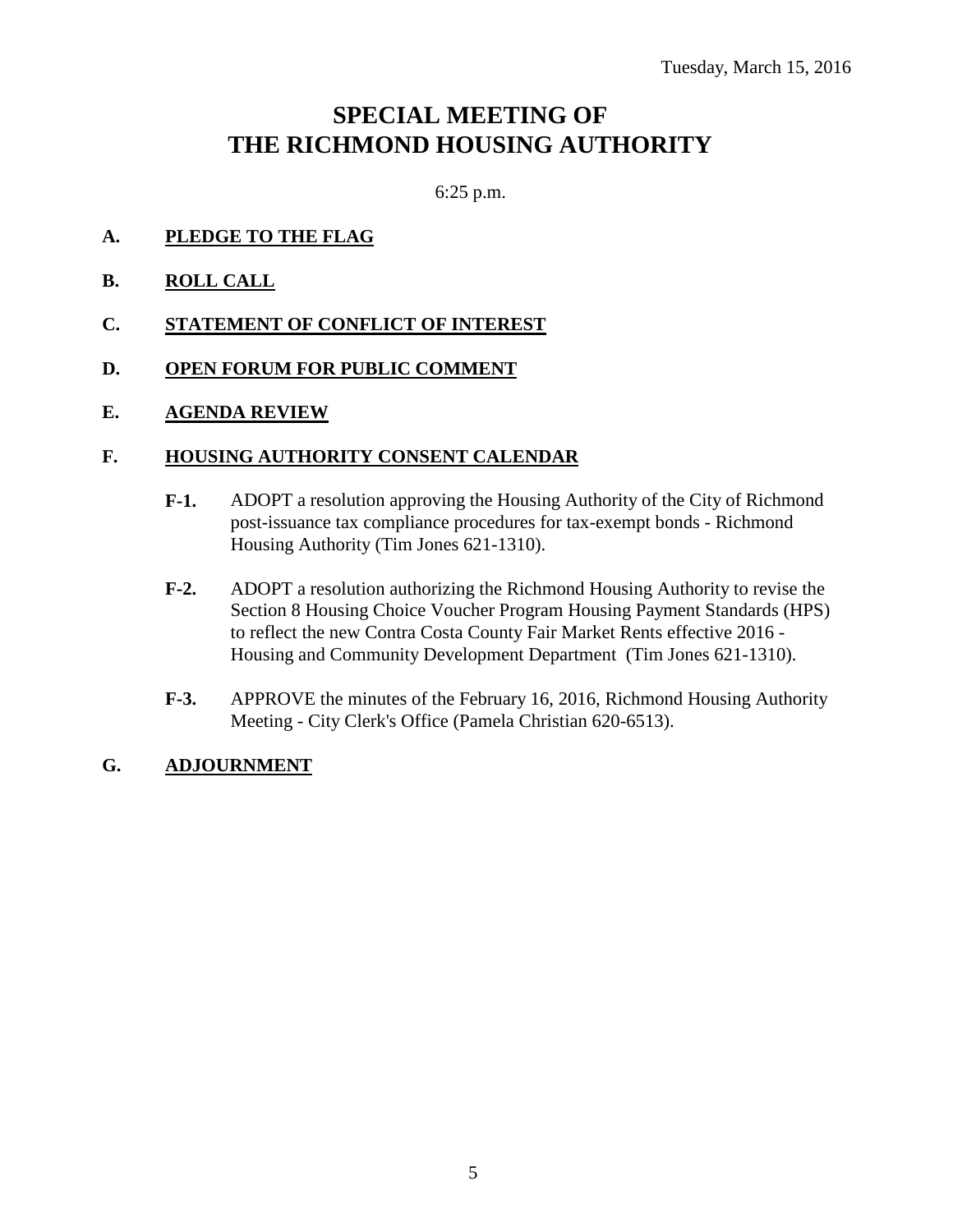# **REGULAR MEETING OF THE SUCCESSOR AGENCY TO THE RICHMOND COMMUNITY REDEVELOPMENT AGENCY AND RICHMOND CITY COUNCIL**

6:30 p.m.

### **A. ROLL CALL**

- **B. STATEMENT OF CONFLICT OF INTEREST**
- **C. AGENDA REVIEW**

### **D. REPORT FROM THE CITY ATTORNEY OF FINAL DECISIONS MADE DURING CLOSED SESSION**

- **E. REPORT FROM THE CITY MANAGER**
- **F. OPEN FORUM FOR PUBLIC COMMENT**

### **G. JOINT SUCCESSOR AGENCY TO THE RICHMOND COMMUNITY REDEVELOPMENT AGENCY AND RICHMOND CITY COUNCIL CONSENT CALENDAR**

**G-1.** ADOPT resolutions: (1) of the City Council authorizing the transfer to the Successor Agency of certain properties that were conveyed to the city in 2011 and later determined to be disallowed transfers under Dissolution Law; and, (2) of the Successor Agency Board authorizing the Successor Agency's acceptance of the properties that were conveyed to the city in 2011 and later determined to be disallowed transfers under Dissolution Law - Engineering Services Department - Capital Improvement Projects (Chadrick Smalley 412-2067).

### **H. CITY COUNCIL CONSENT CALENDAR**

- **H-1.** ACCEPT and APPROPRIATE \$10,000 grant funds from Richmond Police Athletic League (RPAL), for Richmond Public Library, Literacy for Every Adult Program (LEAP), and APPROVE an agreement with the Richmond Police Activities League for the provision of literacy services for the period of January 1, 2016 through December 31, 2016 - Library and Cultural Services Department (Katy Curl 620-6554/Sherry Drobner 307-8082).
- **H-2.** ACCEPT and APPROPRIATE \$12,000 in Library Services and Technology Act (LSTA) grant funds and APPROVE the purchase of laptops to support the Gale-Cengage Career Online High School Program at Richmond Public Library, Literacy for Every Adult Program (LEAP) - Library and Cultural Services Department (Katy Curl 620-6554/Sherry Drobner 307-8082).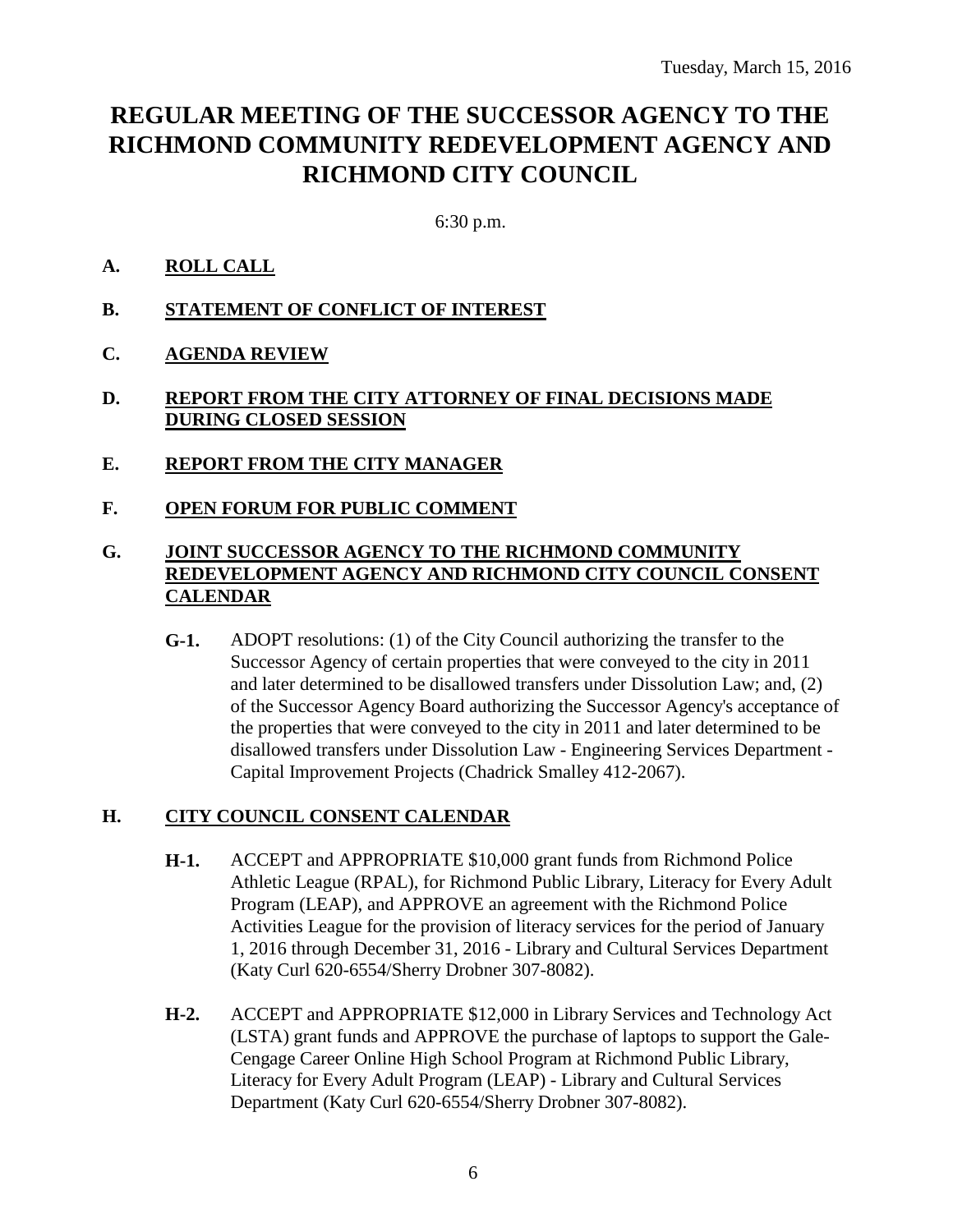- **H-3.** RECEIVE a report on the Richmond Municipal Sewer District for the month of January 2016 - Utilities Department (Ryan Smith 620-5486).
- **H-4.** APPROPRIATE the amount of \$233,743 from available funds in the Wastewater enterprise capital improvements budget for design services for the project to replace the sewer main under 23rd Street, between Cutting Boulevard and Ohio Avenue - Utilities Department (Ryan Smith 620-5486).
- **H-5.** APPROVE a grant-funded contract with Richmond Main Street Initiative, Inc. (RMSI) to provide consulting services to support capacity building, marketing and outreach for the U.S. Department of Commerce Economic Development Administration (EDA) City of Richmond Revolving Loan Fund Grant in an amount not to exceed \$15,000, for a term from March 15, 2016 through December 31, 2016 - City Manager's Office (Bill Lindsay/Janet Johnson 620- 6512).
- **H-6.** ADOPT a resolution supporting Contra Costa County's efforts in facilitating the financing of the Twenty-One and Twenty-Three Nevin Avenue development project, located in and approved by the City of Richmond, through the issuance of tax-exempt revenue bonds - Housing and Community Development (Tim Jones 621-1310).
- **H-7.** PROCLAMATION declaring March 2016 as "Prescription Drug Abuse Awareness Month" - Mayor's Office (Mayor Tom Butt 620-6503)
- **H-8.** ADOPT an ordinance (second reading) revising the Richmond Police Commission enabling ordinance, Richmond Municipal Code 3.54 - Mayor Tom Butt (620-6503).
- **H-9.** ADOPT an ordinance (second reading) amending the City of Richmond's classification of Crime Prevention Coordinator to Crime Prevention Manager and associated wages, salary and compensation for the revised and retitled classification (Salary Range 060D: \$7,158-\$8,657/month) - Human Resources Management Department (Lisa Stephenson 620-6600).
- **H-10.** APPROVE actions to update the Commission on Aging: ACCEPT the resignation of Sara Cleveland, Seat #8, term expiration date May 19, 2016, and Francis Moulton, Seat #12, term expiration date May 19, 2017; DECLARE Seat #8 and Seat #12 vacant; and DIRECT the City Clerk to post the vacancies - Mayor's Office (Mayor Tom Butt 620-6503).
- **H-11.** APPROVE actions to update the Historic Preservation Commission: APPOINT Michael Hibma, new appointment, Seat #2, term expiring July 31, 2016 - Mayor's Office (Mayor Tom Butt 620-6503).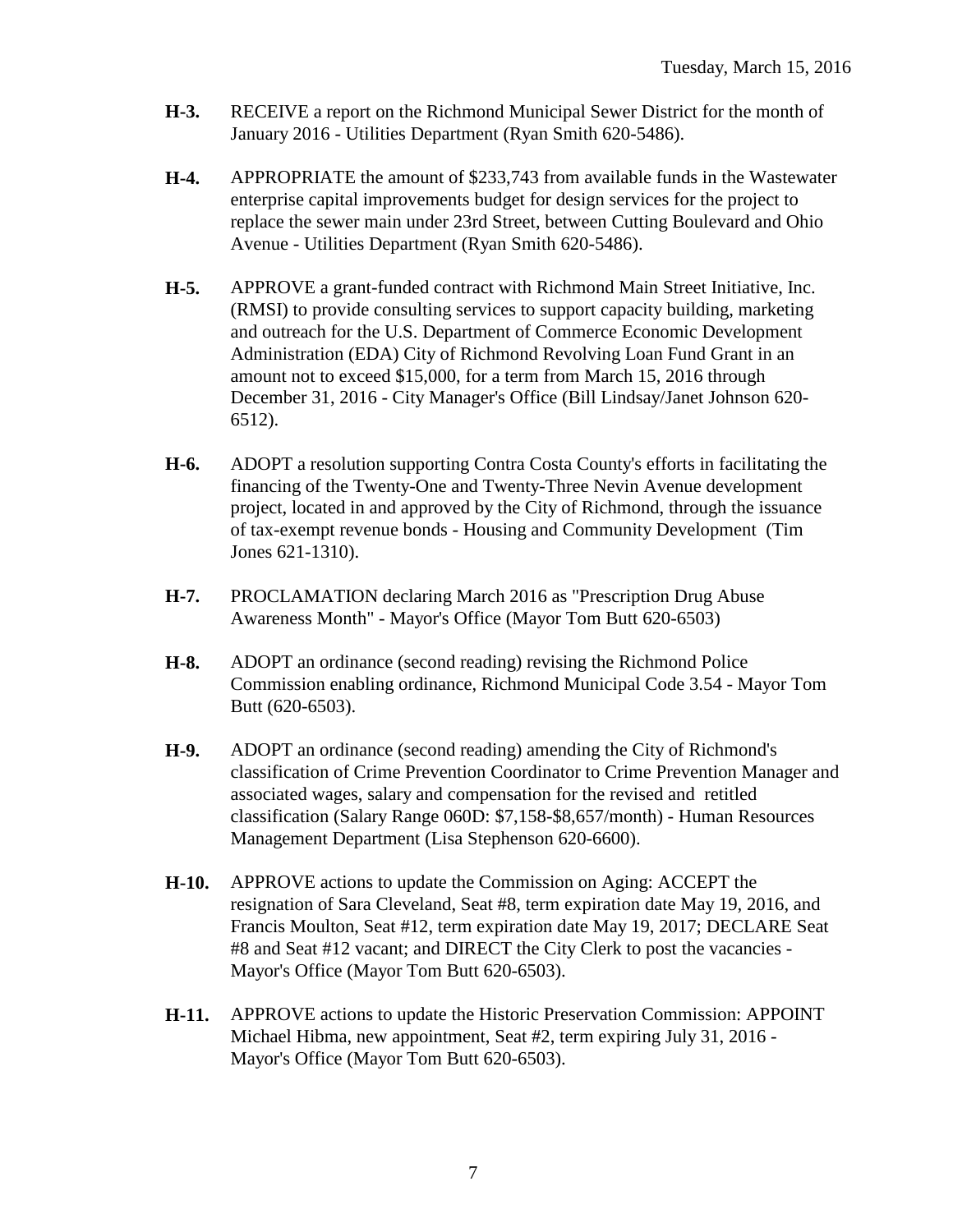- **H-12.** APPROVE actions to update the Housing Advisory Commission: APPOINT Marichelle Alcantara, new appointment, seat #4, term expiring November 1, 2017 - Mayor's Office (Mayor Tom Butt 620-6503).
- **H-13.** APPROVE actions to update the Recreation and Parks Commission: APPOINT Maryn Hurlbut, new appointment, seat #8, term expiring October 26, 2019 - Mayor's Office (Mayor Tom Butt 620-6503).
- **H-14.** APPROVE actions to update the Richmond Workforce Development Board: APPOINT Alex Gomez, new appointment, seat #9, term expiring March 1, 2020; Uche Uwahemu, new appointment, seat #10, term expiring March 1, 2020; Joe Serrano, new appointment, seat #11, term expiring March 1, 2020; Willie Hicks, new appointment, seat #12, term expiring March 1, 2020; Patrick Duffey, new appointment, seat #13, term expiring March 1, 2020; James Fitzgibbon, new appointment, seat #14, term expiring March 1, 2020; Len D. Turner, new appointment, seat #15, term expiring March 1, 2020; John Troughton, new appointment, seat #16, term expiring March 1, 2020; Michael Parker, new appointment, seat #17, term expiring March 1, 2020 - Mayor's Office (Mayor Tom Butt 620-6503).
- **H-15.** APPOINT Annie King-Meredith to the North Richmond Resident, Incorporated Area Seat on the North Richmond Mitigation Fund Committee; APPOINT Marena Brown to serve as the Alternate for the North Richmond Resident, Incorporated Area Seat on the North Richmond Mitigation Fund Committee - Mayor Tom Butt (620-6503). **This item was continued from the March 1, 2016, meeting.**
- **H-16.** ADOPT a resolution approving the revision of authorized signatures for the transfer of funds from the Local Agency Investment Fund, deleteing old account signers and designating current authorized signers in the Finance Department - Finance Department(Belinda Warner/Tracey Angelo 620-6750).
- **H-17.** APPROVE the minutes of the regular City Council meetings held Tuesday, February 16 and 23, 2016 - City Clerk's Office (Pamela Christian 620-6513).
- **H-18.** ADOPT a resolution designating the Employment & Training Department as the America's Job Center of Californiasm (AJCC) operator and career services provider for the Richmond Workforce Development Board pursuant to the Workforce Innovation and Opportunity Act (WIOA) of 2014, and adopting the Richmond Workforce Development Board Recertification Request for Program Years 2016-18 - City Manager's Office (Bill Lindsay 620-6512).